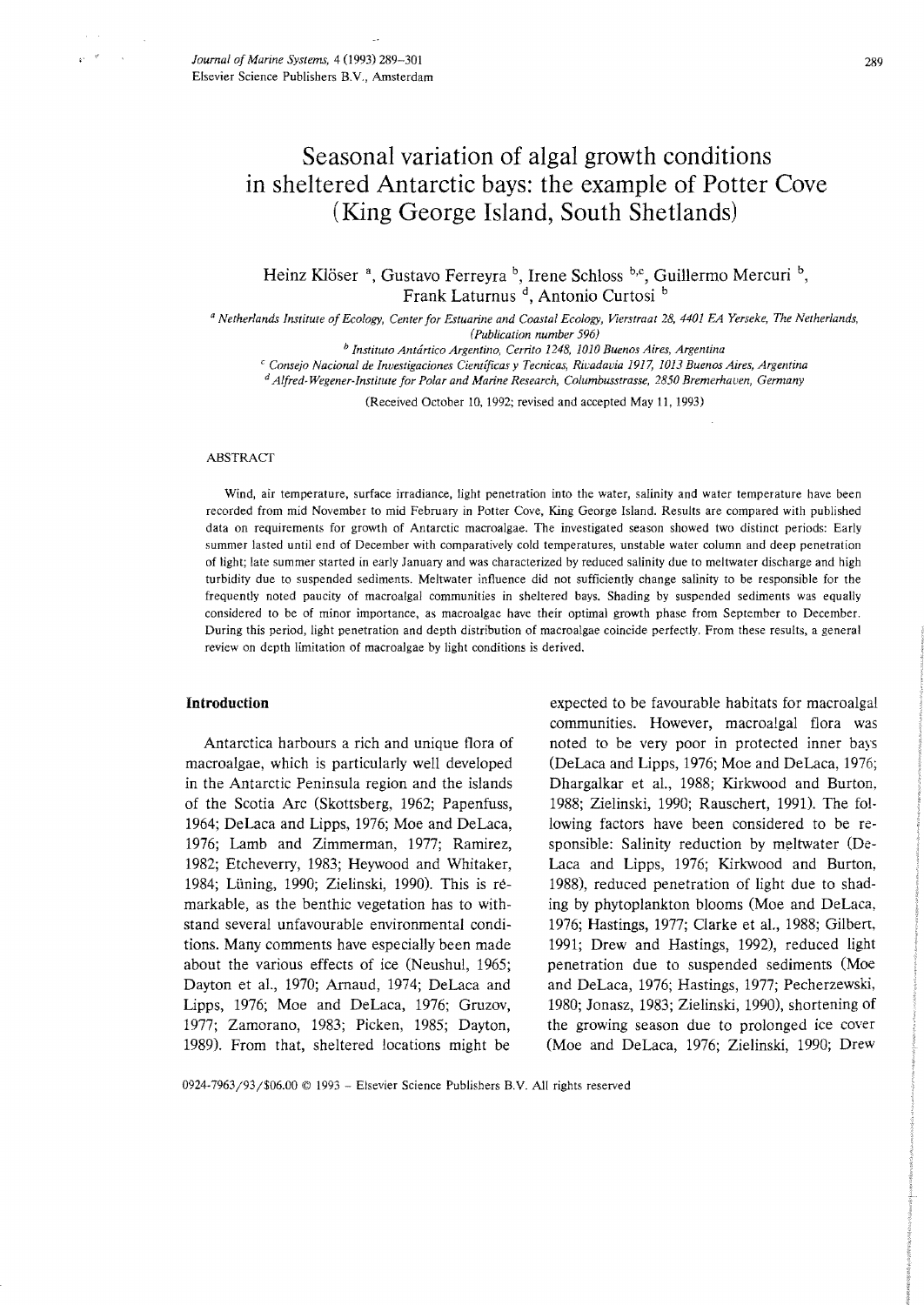and Hastings, 1992). Of these factors, the shading effect either by phytoplankton or suspended sediments touches an old (Zanefeld, 1966) and as yet unresolved (Dayton, 1990; Wiencke, 1990b) problem: Antarctic macroalgae have been repeatedly reported from great depths (Table 1), down to more than 700 m (Zanefeld, 1966; Zanefeld in: Balech et a!., 1968). Less spectacular records give approximately 25 m to 40 m in the Low Antarctic region and 15 m to 25 m from the High Antarctic. Most records, however, are not met by available data on light penetration (Table 1). While euphotic layers (level of  $1\%$  surface light) of over 80 m have been measured in Antarctic off-shore waters (Balech et al., 1968; Wensierski and Woz-

niak, 1978; Stramski and Montwill, 1982; Gieskes et aI., 1987), coastal waters, where macroalgae grow, are considerably less transparent (Table 1). Although several species of macroalgae are known to grow at less than  $1\%$  of incident irradiance (0.44%: Wiencke, 1990a, b), recalculated limits of the euphotic zone at approximately 28 m in inshore waters and 53 m in off-shore waters (Wiencke, 1990a) still are not appropriate. To get a better insight into the ecology of Antarctic sublittoral vegetation, a multidisciplinary research program on coastal ecology has been performed in Potter Cove, King George Island. In this context, we report here on the variability of temperature, salinity and underwater light cli-

#### TABLE 1

Comparison of reported depth limits of macroalgae with depth of the euphotic zone (expressed as  $1\%$  of surface irradiance) at various regions of the Antarctic. Months of light measurements are also given

| area              | depth<br>limit    | reference                 | $1\%$<br>level   | month              | reference                   |
|-------------------|-------------------|---------------------------|------------------|--------------------|-----------------------------|
| Signy Island      | $25 - 30$ m       | Richardson, 1979          | $14.5 \text{ m}$ | $II$ -IV           | Drew, 1977                  |
| King George Isl.: |                   |                           |                  |                    |                             |
| -Admiralty Bay    | $90 - 100$ m      | Zielinski, 1981, 1990     | 40 <sub>m</sub>  | $_{\rm III}$       | Stramski and Montwill, 1982 |
| -Ezcurra Inlet    | $20 - 60$ m       | Zielinski, 1990           | 24 m             | $XII-III$          | Dera, 1980; Olszewski, 1983 |
|                   |                   |                           | 25 <sub>m</sub>  | $XII-III$          | Wozniak et al., 1983        |
| -Ardley Cove      | 30 <sub>m</sub>   | Gruzov and Pushkin, 1977  |                  |                    |                             |
| -Fildes Strait    | $25 - 30$ m       | Rauschert, 1991           |                  |                    |                             |
| Robert Island     | 15 <sub>m</sub>   | Etcheverry, 1983          |                  |                    |                             |
| Hope Bay          | $80 - 90$ m       | Bellisio et al., 1972     |                  |                    |                             |
| Palmer Archip.:   |                   |                           |                  |                    |                             |
| -Melchior Isls.   | $> 50 \text{ m}$  | Bellisio et al., 1972     | 17 <sub>m</sub>  | ?                  | El-Sayed, 1968              |
| -Bismarck Strait  | 25 <sub>m</sub>   | Zamorano, 1983            |                  |                    |                             |
| -Arthur Harbor    | $33 - 40$ m       | DeLaca and Lipps, 1976    | 7 <sub>m</sub>   | $\overline{\cdot}$ | El-Sayed, 1968              |
| -Gerlache Strait  | $60 - 80$ m       | Castellanos, 1973         | $7 - 20$ m       | $XII-II$           | Bienatti et al., 1975       |
| East Antarctic:   |                   |                           |                  |                    |                             |
| -East Ongul Isl.  | 10 <sub>m</sub>   | Nakajima et al., 1982     |                  |                    |                             |
| -Enderby Land     | 25 <sub>m</sub>   | Gruzov and Pushkin, 1977  |                  |                    |                             |
| -Ellis Fjord      | 29 <sub>m</sub>   | Kirkwood and Burton, 1988 |                  |                    |                             |
| -Haswell Isls.    | 15 <sub>m</sub>   | Gruzov, 1977              |                  |                    |                             |
|                   | 25 <sub>m</sub>   | Propp, 1970               |                  |                    |                             |
| -Adelie Coast     | 70 <sub>m</sub>   | Arnaud, 1974              |                  |                    |                             |
| Ross Sea:         |                   |                           |                  |                    |                             |
| -Balleny Isls.    | $> 300 \text{ m}$ | Zanefeld, 1966            |                  |                    |                             |
| -Victoria Land    | $> 300 \text{ m}$ | Zanefeld, 1966            |                  |                    |                             |
| -McMurdo Sound    | 18 <sub>m</sub>   | Miller and Pearse, 1991   | $\approx$ 24 m   | XII                | Miller and Pearse, 1991     |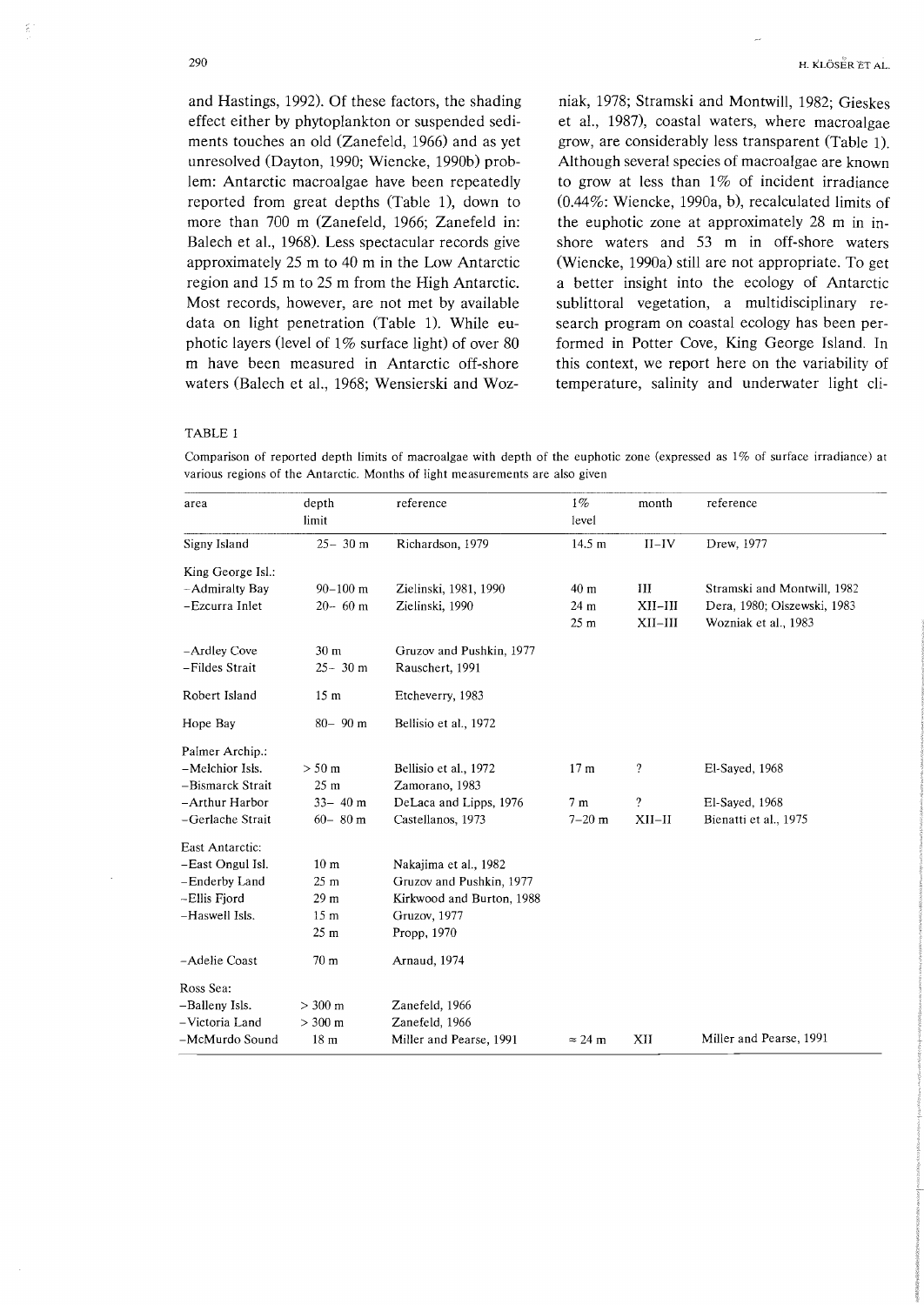mate, as well as implications on growth conditions of benthic macroalgae.

# Material **and** methods

### *Investigation area*

Potter Cove is a tributary inlet close to the entrance of Maxwell Bay, one of the two big fjords at King George Island (Fig. 1). The cove is divided into mouth and inner part. The mouth area is bordered by steep slopes in the north and by a broad intertidal platform in the southeast. The bottom of the mouth area lies between 100 m and 200 m. The inner part is not deeper than about 50 m and barred by a sill of about 30 m depth. The southern shore is a sandy beach, where three creeks debouch into the cove. The biggest one forms a small delta immediately at the margin of the glacier. Another creek runs



Fig. 1. Map of Potter Cove and its location on King George Island. Contour lines indicate extension of the intertidal and depth of 30 m. Stations N4 and Sl are marked.

from Barton Peninsula, passing only rocky ground. Glacier cliffs reach the cove in the north and east. The glacier is supported by bedrock until its terminus and therefore does not produce icebergs. Usually, a clock-wise circulation is present, which may be interrupted by easterly gales (Klöser et al., in press, a). On hard substrates, the upper sublittoral is covered by a dense vegetation of the phaeophytes *Desmarestia anceps* and *D. menziesii,* which is replaced by fields of *Himantothal-Ius grandifolius* below 25 m and in areas of frequent ice impact (Klöser et al., in press, b). In the inner cove, soft bottom colonized by a diverse community of sessile animals is found (Klöser et al., in press, b).

# *Working procedure*

Investigations started at November 15, 1991, and ended February 15, 1992. Two sites were chosen as permanent stations (Fig. 1), at which light penetration into the water column, water temperature and salinity were recorded. Hydrographical data were gained using a CTD, type "M and E Ecosonde". Underwater photon flux was measured with a Li-193SB spherical quantum sensor, which is sensitive in the range of 400 to 700 nm (approximately Photosynthetically Active Radiation: PAR). Irradiance was also measured continously on land close to the shoreline (PAR). Maximum and minimum values for half-hourly periods were recorded as well as integral values, which were added up for daily integrals. Measurements on land started only at December 28, 1991, for logistic reasons. Other basic wheather data were provided by the Servicio Meteorológico de la Fuerza Aerea Argentina.

### Results

#### *Surface irradiance*

During the investigation period, the sky has been almost permanently clouded with an average of 6.8 oktas cloud cover (l okta is the eighth part of the observable sky). Less than 6 oktas were noted only in 13 out of 156 registrations between December 1 and February 16. Most fre-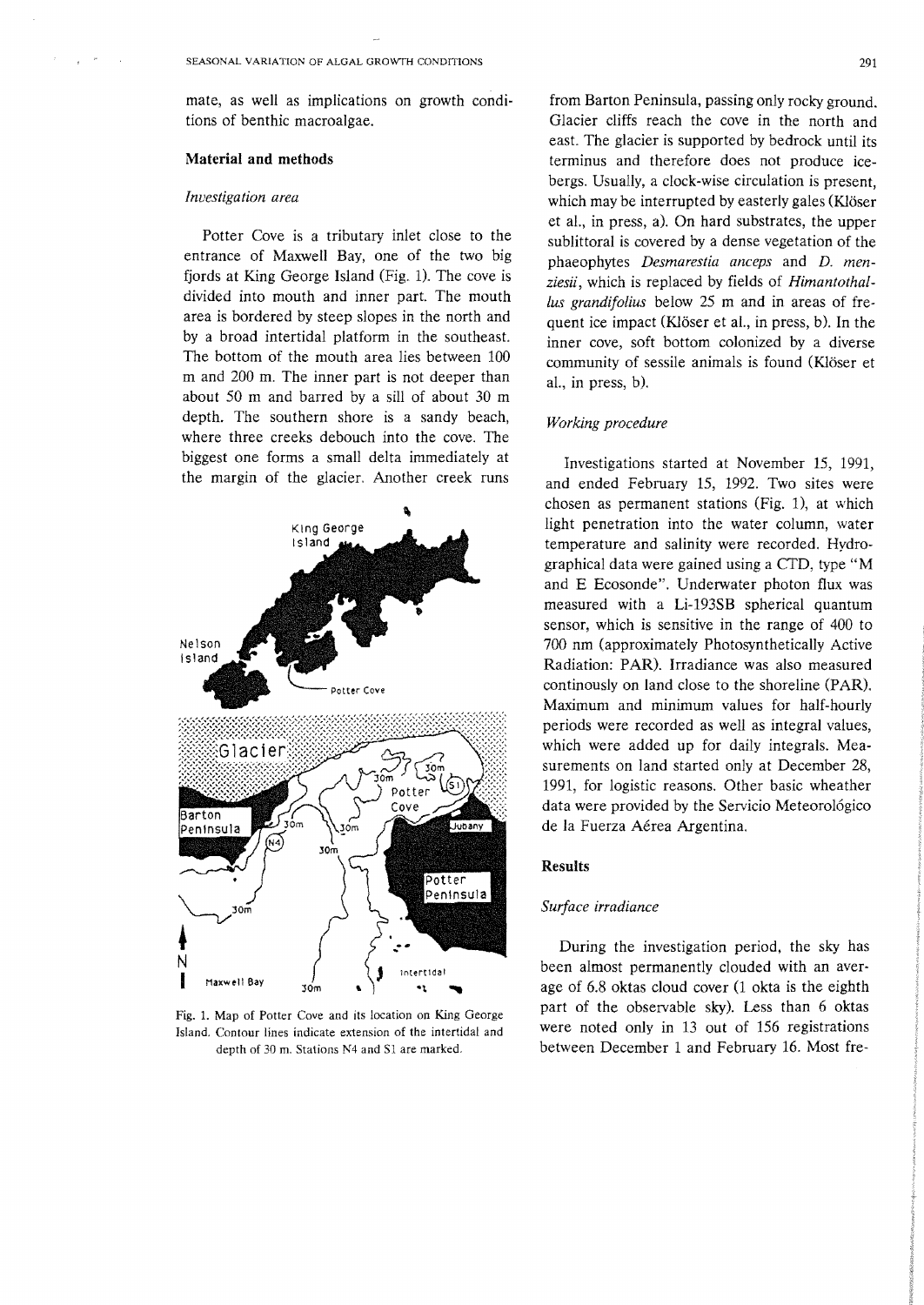quent cloud types have been altostratus or stratus. Cloud cover could be translucient at times, allowing sunlight to penetrate, and causing a very irregular pattern of irradiance (Fig. 2). Although the highest daily total photon fluence rate was observed shortly after the summer solstice (123  $mol/m<sup>2</sup>/d)$  and the lowest (27 mol/m<sup>2</sup>/d) close to the end of the investigation period (Fig. 3), variation in irradiance masked the seasonal pattern considerably.

# *Remarks on hydrography*

Water temperature rose from about  $-1.2$ °C in November to about  $+1.0$ °C in early February.

Higher temperatures only episodically occurred in shallow surface layers of reduced salinity. Salinity remained above 34.00 PSU (Practical Salinity Unit: UNESCO, 1981) until end of December, when meltwater discharge increased. Maximal reduction of salinity in January and February yielded values between 31.00 and 32.00 PSU. During that period, high amounts of sediments were introduced into the southern part of the cove, resulting in visible coloration of the surface water (Fig. 4). Stratification was absent or weakly developed until end of December. But even under maximal meltwater influence in January and February, stratification remained unsta-



Fig. 2. Selected examples of daily irradiation curves (PAR) at Station Jubany: days with high (a and c) and low (b and d) irradiance from the beginning (a and b) and the end (c and d) of the period of measurements (December 28, 1991 to February 14, 1992). Upper lines indicate maximum, lower lines minimum values of instantaneous irradiance in half-hourly intervals. At December 29, the sky cleared up during the morning. Maximum values from these hours are in excess of those from clear sky at noon. This is due to a light trapping mechanism by multiple reflection at the clouds' lower surface and the glacier ice (Franceschini, 1968, 1977; Dera, 1980). The same process explains the high maximum values at February 9, a day of scattered cloud cover. December 31 and February 13 have been days with low stratus overcast and fog.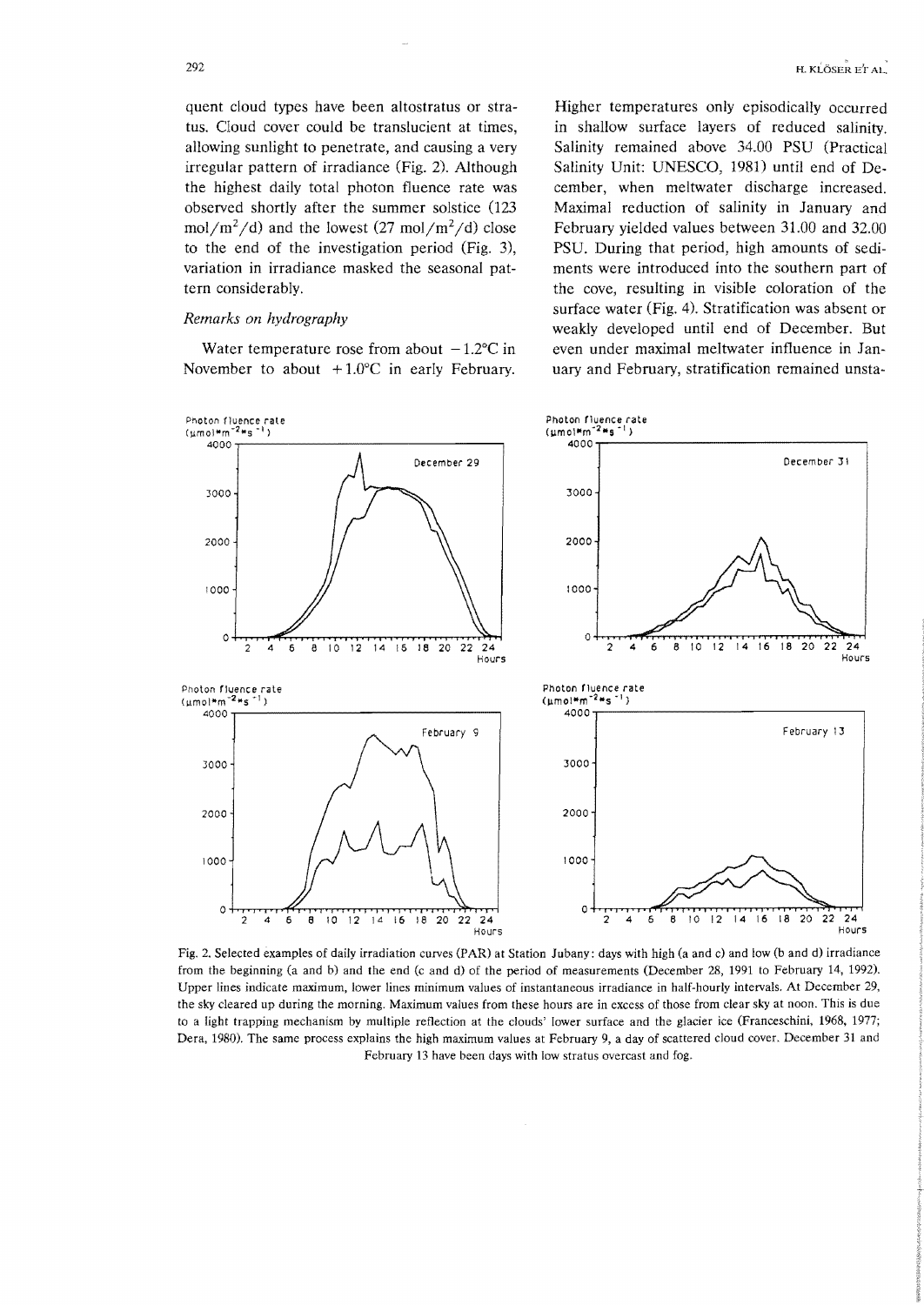Photon fluence rate  $(mol*<sub>m</sub> -2*d -1)$ 



Fig. 3. Total daily photon flux (PAR) from December 28, 1991 to February 14, 1992, at Station Jubany. Values are integrated data from continous records. of which examples are given in Fig. 2. These measurements had to be interrupted, if the probe was needed for underwater measurements.



Fig. 4. View over Potter Cove from the southern beach. The dark belt in front of the glacier cliffs is clear, dark blue water of the incoming current. The lighter appearance of the water in the foreground results from a reddish brown coloration due to high amounts of suspended sediments. For details on currents and sediment dynamics refer to Klöser et al. (in press, a).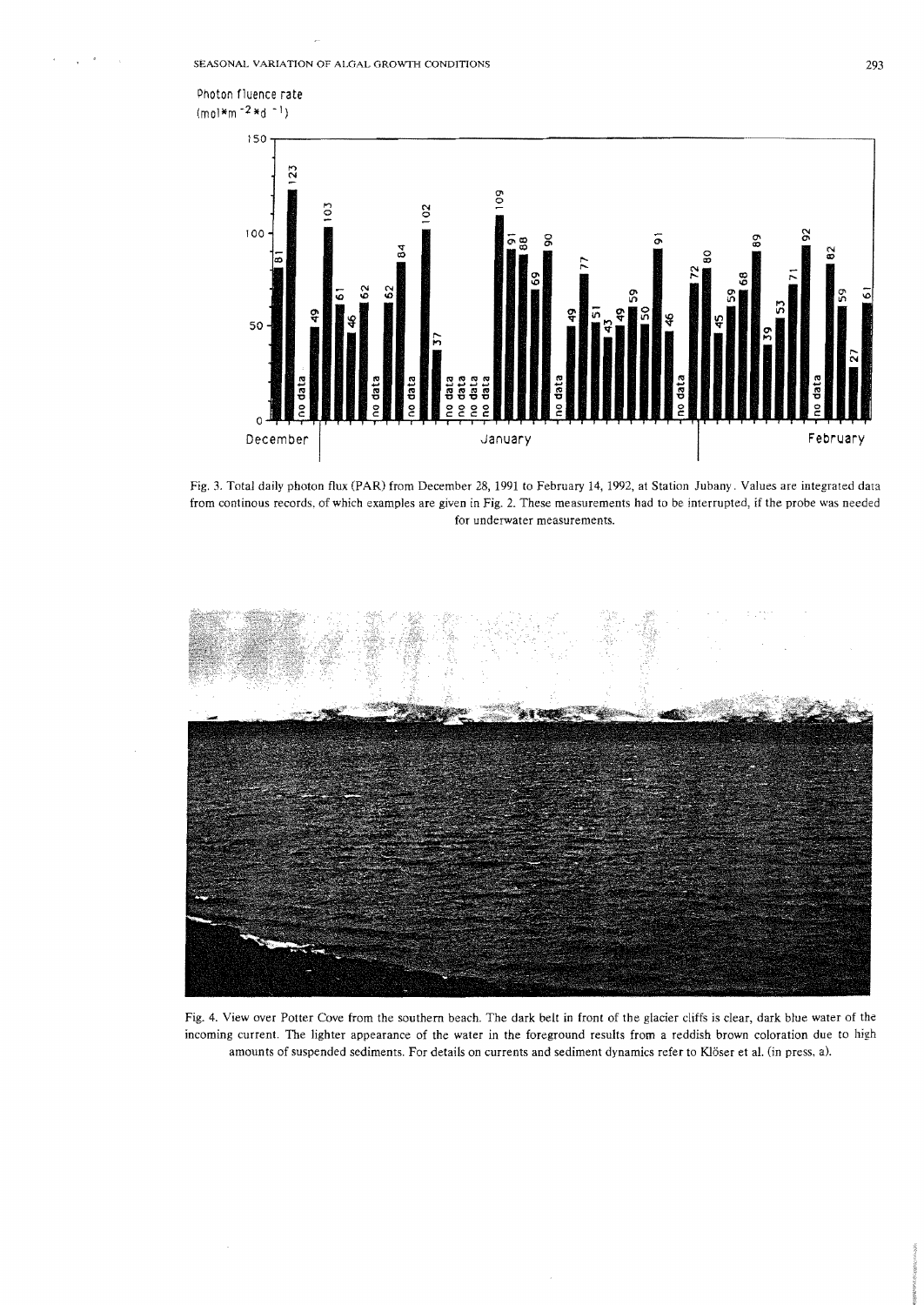H. KLÔSER ET AL.

ble, as evidenced by upwelling events due to storms (Fig. 5).

#### *Water transparency*

Until end of December, water transparency was similar on station N4 and Sl, with conditions resembling Jerlov's water type III. In January and February, however, conditions differed markedly on both stations (Fig. 5). While station N4 was only slightly affected, light penetration was limited to a few meters at station Sl coincident with increasing discharge of meltwater and suspension of sediments (Figs. 4, 5b). An easterly gale caused

an upwelling event around January 20, thereby completely exchanging the water of the cove and allowing light to penetrate deeper for some days (Fig. 5b).

# Discussion

Summerly increases of water temperature to 2SC (Presler, 1980), 2.81°C (Szafranski and Lipski, 1982), 3.41°C (Kowalewski and Wielbinska, 1983) and 5.30°C (Rakusa-Suszczewski, 1980) have been reported in Admiralty Bay, and to 2.05 in Maxwell Bay (Hong et al., 1991). In Potter Cove, water temperature did not rise up to  $+2.0^{\circ}$ C



Fig. 5. Time series of light penetration, temperature and salinity in the upper water layers for the period from November 15, 1991 to February 13, 1992 at permanent station N4 (a) and Sl (b). Station N4 was located at the northern shore of the Potter Cove mouth area (Fig. 1), where comparetively clear, blue water prevailed (Fig. 6), while station Sl was located at the southern shore of the inner cove within the usual occurrence of the sediment· laden, brown water.



294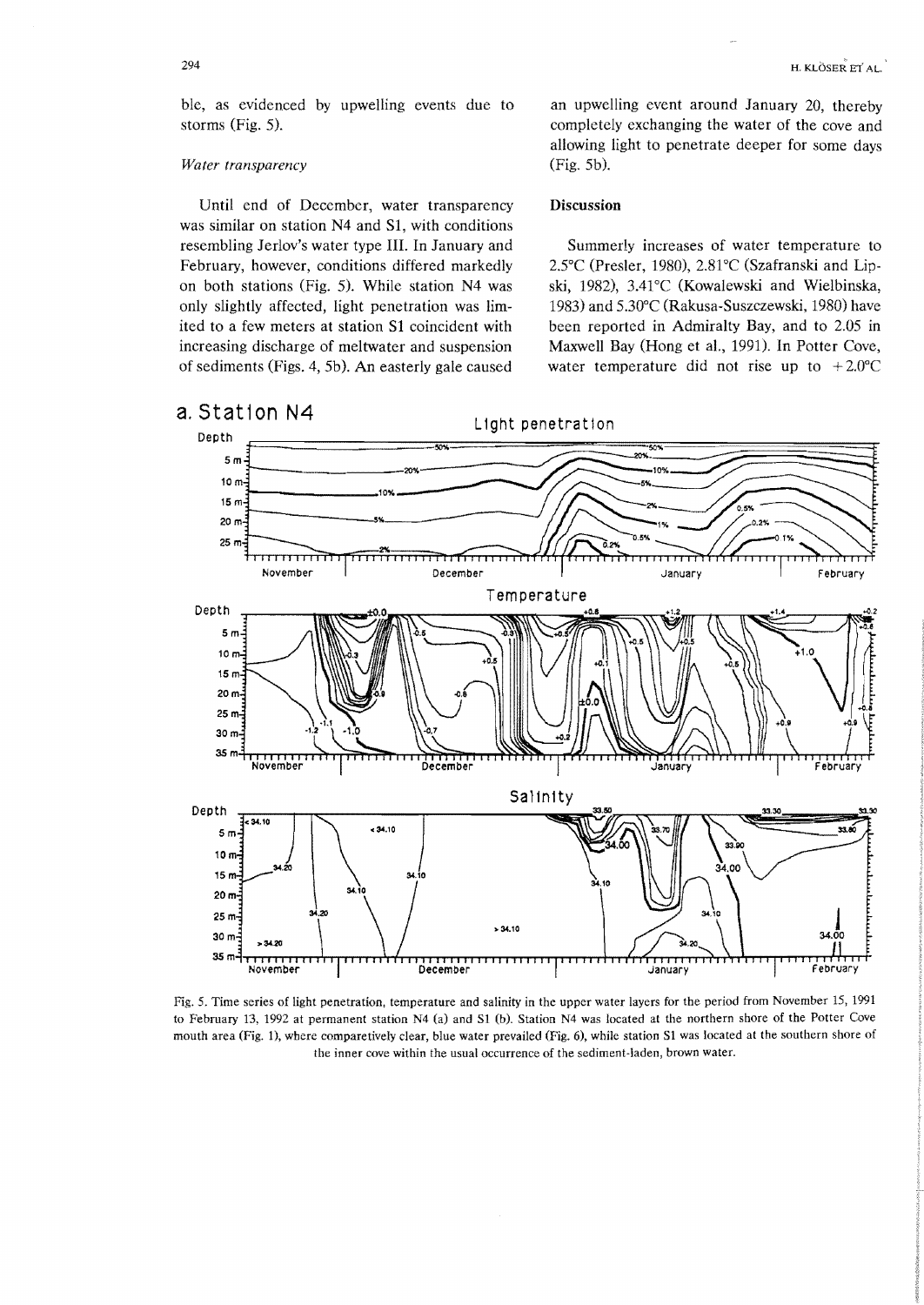

Fig. 5 (continued)

during the whole summer, which is coincident with measurements in Marian Cove (Chang et aI., 1990; Hong et aL 1991). Whether this difference is due to different local climate or to interannual variability, cannot be answered. For the moment, alterations of macroalgal communities by specific responses to temperature variability may not be expected in Potter Cove.

Effects of salinity reduction on macroalgal community structure are neither evident in Potter Cove, as meltwater discharge rarely dropped salinity values below 32.00 PSU (Fig. 5). Literature reports on strong salinity reductions in other Antarctic fjords and inlets suggest, that less than one meter of the upper water layer should be affected anyway (Nakajima et aI., 1982; Szafran-

ski and Lipski, 1982; Krebs, 1983; Kirkwood and Burton, 1988; Tucker and Burton, 1988). Nevertheless, a sublittoral community dominated by *Palmaria decipiens* has been reported from Long Fjord (Dhargalkar et al., 1988), Marian Cove (KORDI, 1988, 1989) and unspecified sites along the Antarctic Peninsula (DeLaca and Lipps, 1976), which according to the latter authors is indicative to enhanced freshwater influence. However, *Palmaria decipiens* also was found to be very abundant in full salinity on outlying shores being subject to strong ice abrasion (Neushul, 1965; Klöser et al., in press, b). Thus, the species seems to be an opportunist, which may become dominant after exclusion of competitors by various ecological stresses. Therefore, a profound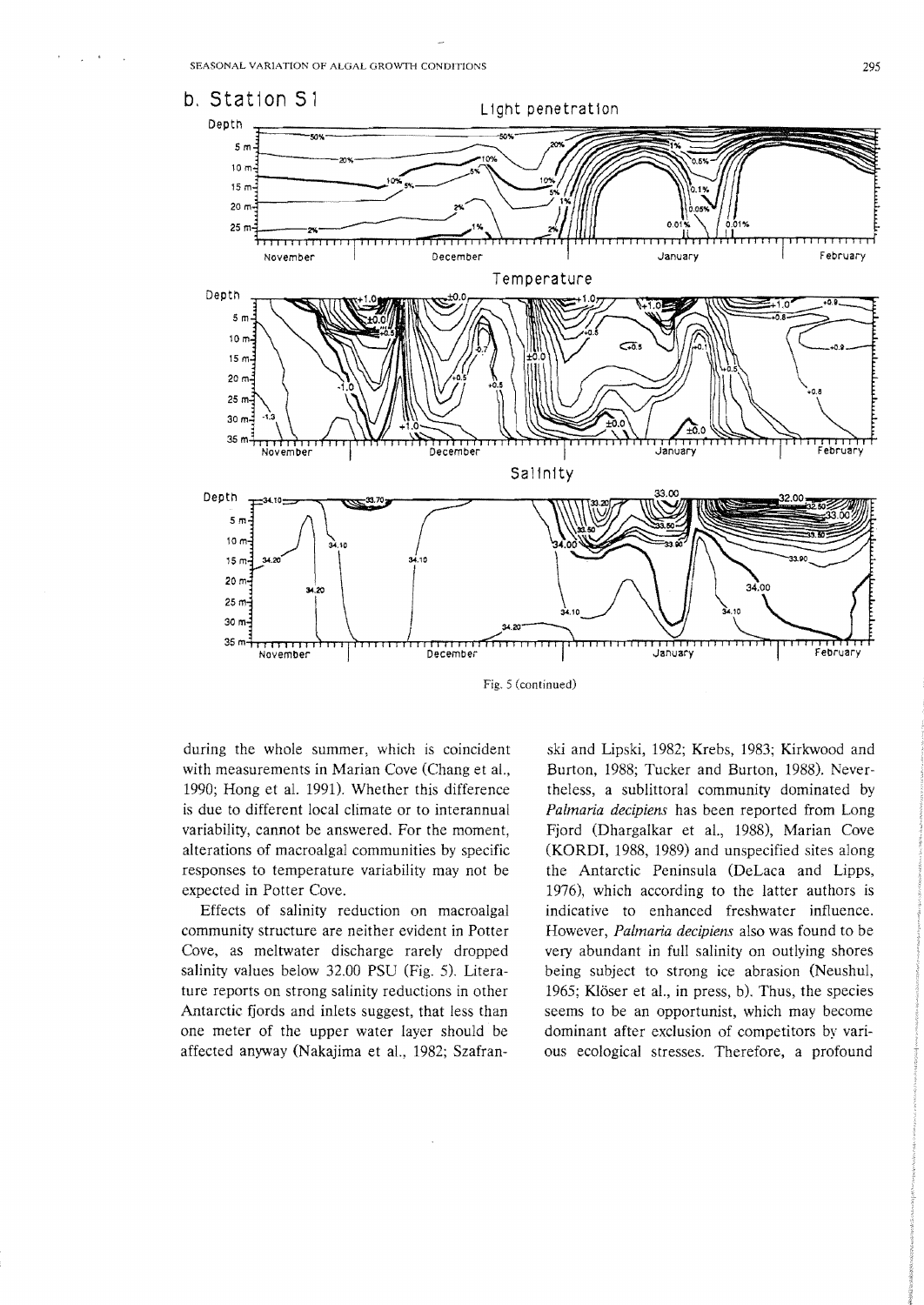effect of meltwater on sublittoral macroalgal communities still needs confirmation.

Light climate changed drastically in the course of the summer. Compared with literature data from Low Antarctic regions (Table 1), similar or even lower depth levels of 1% of surface irradiance have been measured at both permanent stations during late summer (Fig. 5). It should be noted, that all measurements cited in Table 1 have been taken in late summer, from December to March. During these months, high concentrations of phytoplankton (Hastings, 1977; Krebs, 1977, 1983; Ferreyra and Tomo, 1979; Clarke et aI., 1988; Gilbert, 1991; Drew and Hastings, 1992) or suspended sediments occur (Warnke et aI., 1973; Dera, 1980; Pecherzewski, 1980; Jonasz, 1983; Griffith and Anderson, 1989; Drew and Hastings, 1992; Klöser et al., in press, a).

Our measurements indicate far deeper penetration of light prior to late December. Although the depth of the 1% level exceeded the length of our cable (Fig. 5), comparison of our data with depth profiles of downwelling irradiance provided by Jerlov (1978a, b) justifies to expect the position of the  $1\%$  level in a depth of about 35 m. This roughly coincides with the distribution of macro algae in the mouth area of Potter Cove (Klöser et al., in press, b). Of the few Antarctic macroalgae, which have been investigated so far, the mostly dominant perennial phaeophytes (Hastings, 1977; Dieckmann et aI., 1985; Wiencke, 1990a; Drew and Hastings, 1992) and the

rhodophyte Palmaria decipiens (Wiencke, 1990b) have their main growth phase from September to December with greatly reduced activity in late summer. The often noted paucity of macroalgal vegetation in shallow bays may therefore not be due to high water turbidity in summer. This hypothesis is corroborated by the observations on the circulation in Potter Cove, which results in a flow of the sediment-laden water along the outlying shore of the Potter Peninsula eastwards (Klöser et al., in press, a), thereby shading the most diverse algal communities found in the whole study area (Klöser et al., in press, b). Thus, the only readily apparent detrimental effect associated with suspended sediments seems to be their deposition as thick layers of mud, which are unsuitable for macroalgal colonization (Zielinski, 1990).

We do not know at present, whether the scenario outlined above is representative for other years or other locations. Our values of air temperatures in December 1991 are lower than other reported data from King George Island, while those for January 1992 fall in range of other data sets (Table 2). From this, an earlier onset of turbid meltwater discharge may be expected in other years. The window, which is open to macroalgal growth in early summer, may further be cut short in warmer years: During the investigation period, no phytoplankton bloom was observed in Potter Cove (Schloss et aI., unpubL). Weak phytoplankton development was also ob-

#### TABLE 2

|  | Air temperature data from various years and locations on King George Island |  |  |  |  |  |  |  |  |  |  |  |
|--|-----------------------------------------------------------------------------|--|--|--|--|--|--|--|--|--|--|--|
|--|-----------------------------------------------------------------------------|--|--|--|--|--|--|--|--|--|--|--|

| area/period          | December |        | January |                   |         |        |        |                   |  |
|----------------------|----------|--------|---------|-------------------|---------|--------|--------|-------------------|--|
|                      | max.     | mean   | min.    | reference         | max.    | mean   | min.   | reference         |  |
| <b>Admiralty Bay</b> |          |        |         |                   |         |        |        |                   |  |
| 1977/1978            | $+7.6$   | $+0.5$ | $-3.3$  | Presler, 1980     | $+8.0$  | $+2.1$ | $-1.4$ | Nowosielski, 1980 |  |
| 1978/1979            | $+8.2$   | $+1.2$ | $-6.7$  | Nowosielski, 1980 | no data |        |        |                   |  |
| Marion Cove          |          |        |         |                   |         |        |        |                   |  |
| 1988/1989            | $+10.4$  | $+0.5$ | $-5.2$  | Lee et al., 1990  | $+8.1$  | $+1.5$ | $-3.3$ | Lee et al., 1990  |  |
| 1989/1990            | $+6.6$   | $+1.4$ | $-2.7$  | Lee et al., 1990  | $+7.6$  | $+2.3$ | $-6.3$ | Lee, 1990         |  |
| Potter Cove          |          |        |         |                   |         |        |        |                   |  |
| 1991/1992            | $+4.5$   | $+0.2$ | $-2.8$  | Klöser et al.,    | $+7.2$  | $+2.5$ | $-2.0$ | Klöser et al      |  |
|                      |          |        |         | in press, a       |         |        |        | in press, a       |  |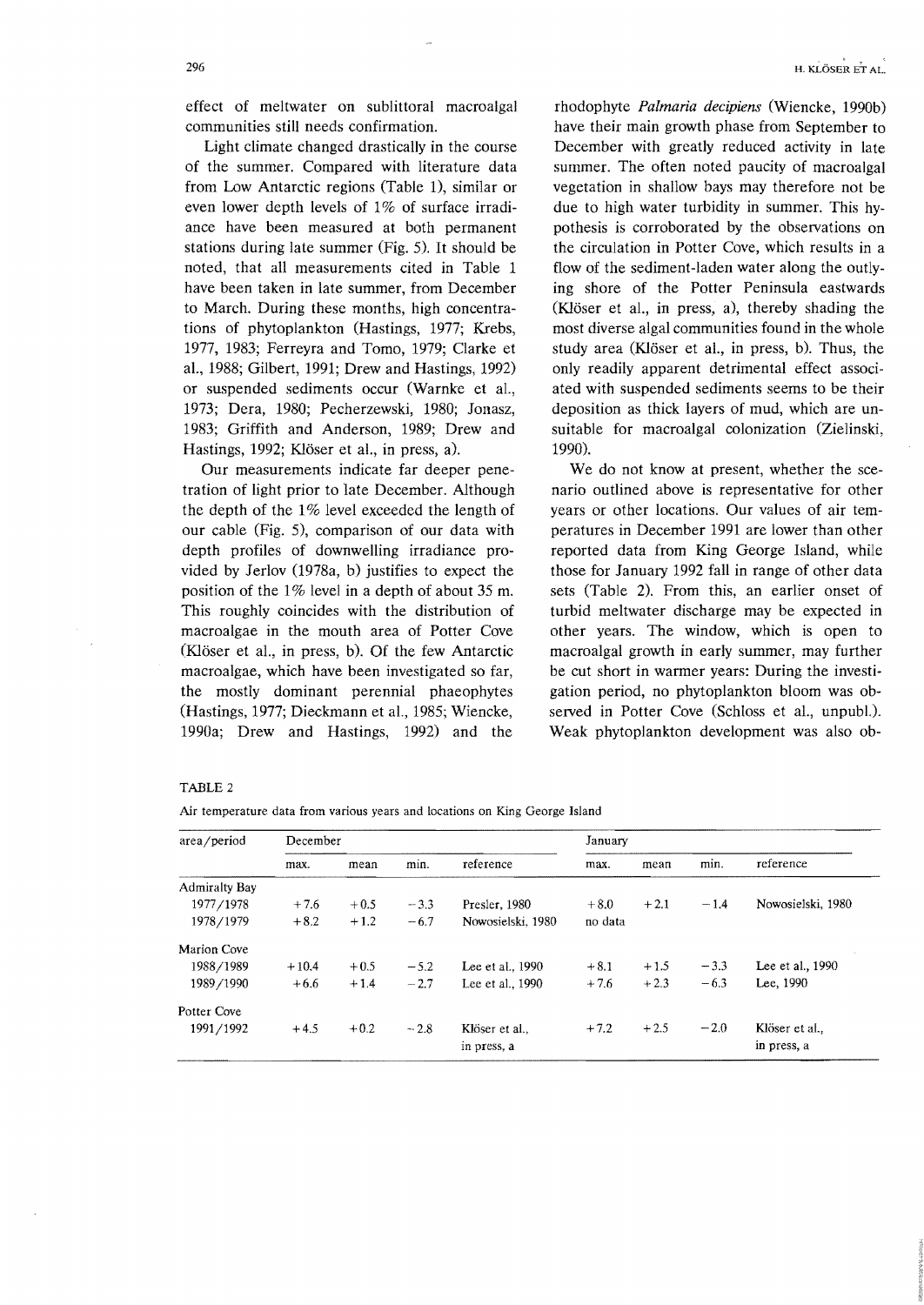served in other coastal areas (Warnke et al., 1973; Platt, 1979; Hapter et aL, 1983; Clarke et aL, 1988; Yang, 1990). This is not considered to be a constant feature, but rather a result of interannual variation (Clarke et aL, 1988). In comparatively warm years, stratification of the water column may already be present as early as mid of November and favour early phytoplankton blooms (Krebs, 1977; Ferreyra and Tomo, 1979; Krebs, 1983; Clarke et al., 1988; Gilbert, 1991).

In colder years, on the other hand, prolonged duration of the ice cover may inhibit growth of macroalgae for considerable periods. On Signy Island, the date of fast ice break-up varied between early September and late December in the period from 1957 to 1972 (Clarke et al., 1988). No similar data set is available for King George Island, but high variability in ice cover was noted

as well: In Admiralty Bay, no closed ice cover occurred at all in 1983 (Ligowski, 1987), while in other years ice cover may persist locally until January (Zielinski, 1990).

Although it is to be expected, that the seasonal development of macroalgae will be synchronized with the seasonal variation of environmental conditions (Luning and tom Dieck, 1989), little is known about the triggering factors. According to present knowledge, the most abundant Antarctic macroalgae are "seasonal anticipators", which most probably respond to daylength (Wieneke, 1990a, b). However, if the algae should be able to compensate for shifts of favourable periods, they would need triggers, which act earlier in warmer years and later in colder years.

In conclusion, conditions in sheltered bays are far from uniform, and it is not well understood at



Fig. 6. Conversion table for relative and absolute light data: The figure gives mean daily photon flux at different levels of percentage of surface irradiance (ordinate) in relation to total daily surface irradiance (abscissa). Values in the abscissa cover the range of data given in Fig. 4; the median is indicated by a vertical line. Note, that the absolute values represented by the curves do not represent discrete instantaneous values, but values averaged over the day. These averages are directly comparable to compensation points of various Antarctic macroalgae (Wieneke et aI., 1993), which have been determined in experiments of 4 to 6 weeks duration (C. Wiencke, pers. commun. 1992). These compensation points are indicated (A.m. = *Ascoseira mirabilis*, D.a. = *Desmarestia anceps,* H.g. = *Himantothallus grandifoUus,* G.s. *Gigartina skottsbergii,* P.d. = *Palmaria decipiens,* I.e. *Iridaea cordata).* In addition, depth positions of relative light levels in various types of water are indicated at the left side of the figure.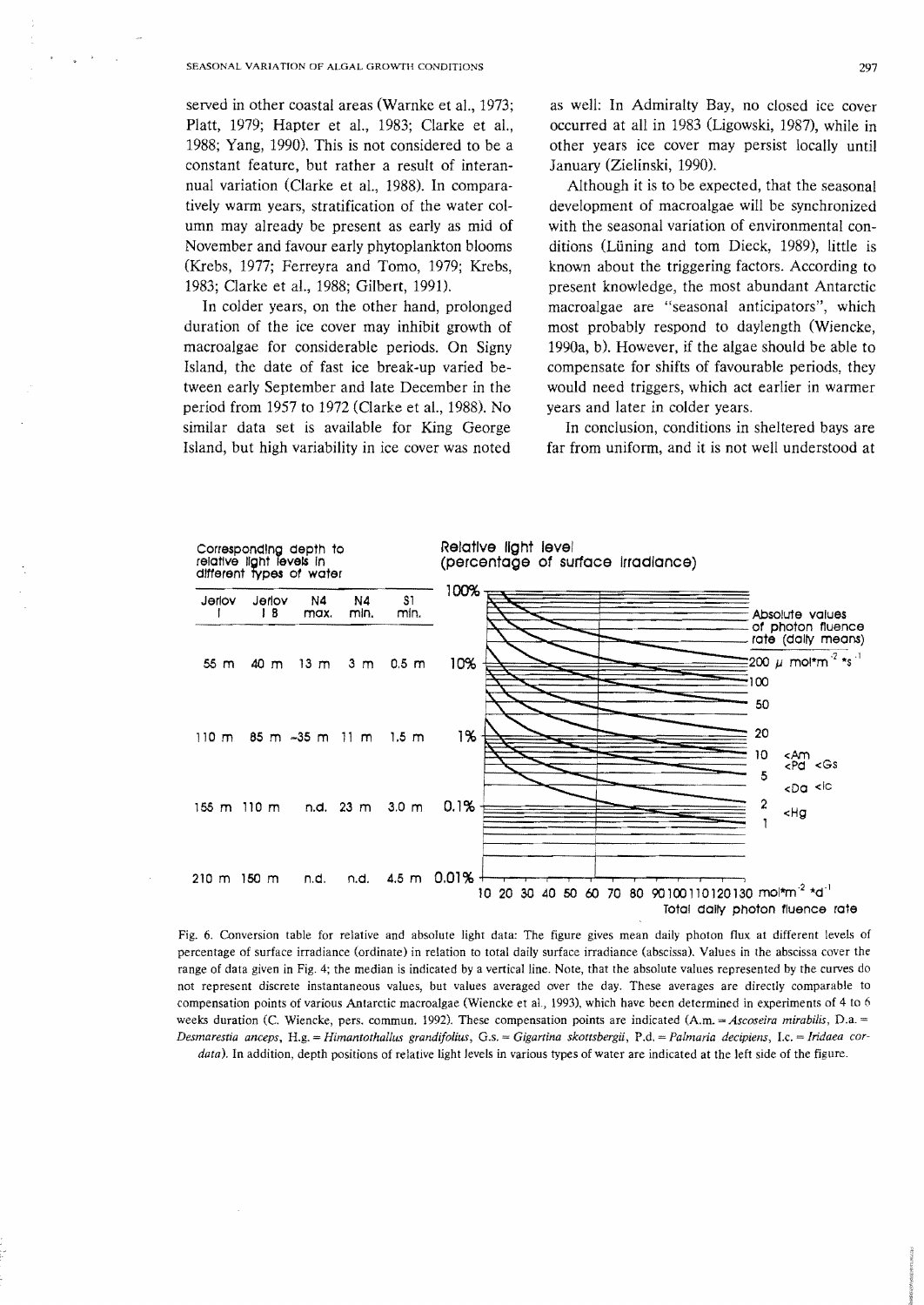present how they modify macroalgal communities. Shading by suspended sediments, at least, does not seem to playa major role. In the period important for algal growth, no disagreement between light penetration and depth distribution of macroalgae has been found in this study. This calls for some general comments on the depth limits of macroalgae. For the sake of comparability, we argued with the level of 1% of surface irradiance. However, depth limits for algae should be defined by a critical value in absolute terms, the compensation point. For example, at O°C water temperature, the compensation point of *Himantothallus grandifolius* is reached at a daily mean photon fluence rate of 1.6  $\mu$ mol/m<sup>2</sup>/s, which so far seems to be the lowest value demonstrated in Antarctic macroalgae (Wiencke et aL, 1993). If this value is related to the range of daily sums of surface irradiance, the compensation point will already be reached close to the 1.5% level on very dull days, approximately at the  $0.1\%$ level on very bright days and close to the 0.2% level on median conditions (Fig. 6). To which percentage of surface irradiation macroalgae may be able to descend, thus obviously depends on local average wheather conditions. While an almost continous cloud cover seems to be typical for King George Island (Dera, 1980; Nowosielski, 1980; this study), locations close to the Antarctic Peninsula mainland get a higher amount of bright sunny days (Farman and Hamilton, 1978). Therefore, in order to establish a maximum estimate of macroalgal depth limits, we may use the 0.1% level as a critical value. The depth position of the critical level of illumination in turn is highly dependent on the attenuation of light in different types of water (lerlov, 1976; Fig. 6). If we use an extrapolated version of Jerlov's tables (Lüning) and Dring, 1979), we get an ultimate depth limit of 155 m, down to which Antarctic macroalgae would be able to grow under conditions of constantly excellent wheather and extremely clear water (Jerlov's water type I). Thus, reports on macroalgae growing in depths of 300 m to more than 700 m (Zanefeld, 1966; Zanefeld in: Balech et aL, 1968; Wagner and Zanefeld, 1988), which still find support in recent literature (Dayton, 1990), may safely be ruled out as dislodged and

deposited material. Even dredge samples containing fresh material still attached to some stones (Wagner and Zanefeld, 1988) must not be considered as proof for autochtonous growth, as macro algae may well be lifted together with their anchoring stone by high water turbulence (Gilbert, 1984; Ayup-Zouain and Dillenburg, 1988; Klöser et al., in press, b) and dropped again under calm conditions. It may be noted, that Arnaud (1974) also retrieved macro algae from depths in excess of 300 m, but rejected them as being deposited material after statistical analysis of his collection, and accepted only samples from depths less than 70 m as autochtonous.

Normally, conditions will not be as extraordinarily favourable as assumed above. In Potter Cove, combination of the more appropriate limit of 0.2% of surface irradiance for macroalgal growth with the maximum transmission experienced in this study (December data at station N4: Fig. 6a) results in a depth limit of only 40 m, which is sufficient to explain our records of macro algae (Klöser et al., in press, b). In close vicinity, however, Zielinski (1981, 1990) reported depth limits for macroalgae between 90 m and 100 m in central Admiralty Bay. Under prevailing wheather conditions, this would require Jerlov's water type I B (Lüning and Dring, 1979). Whether such clear water really exists in this deep fjord. needs to be confirmed.

# **Acknowledgements**

We gratefully acknowledge the help of Pablo Ljungberg and Oscar "Picurú" Alvarenga in the field work. The Servicio Meteorol6gico Nacional de la Fuérza Aerea Argentina provided basic data for the description of the wheather. The crews of the German ship *Polarstern* and the Argentinian ship *Almirante lrizar* provided wellorganized transport. Expedition preparations would not have been completed in time without the help of Susanne Wenck and Christina Langreder. Valuable comments have been given by Dr. Ad Huiskes and Dr. Christian Wiencke. The first author wants to thank the Stichting Onderzoek der Zee for generous granting and the AJ-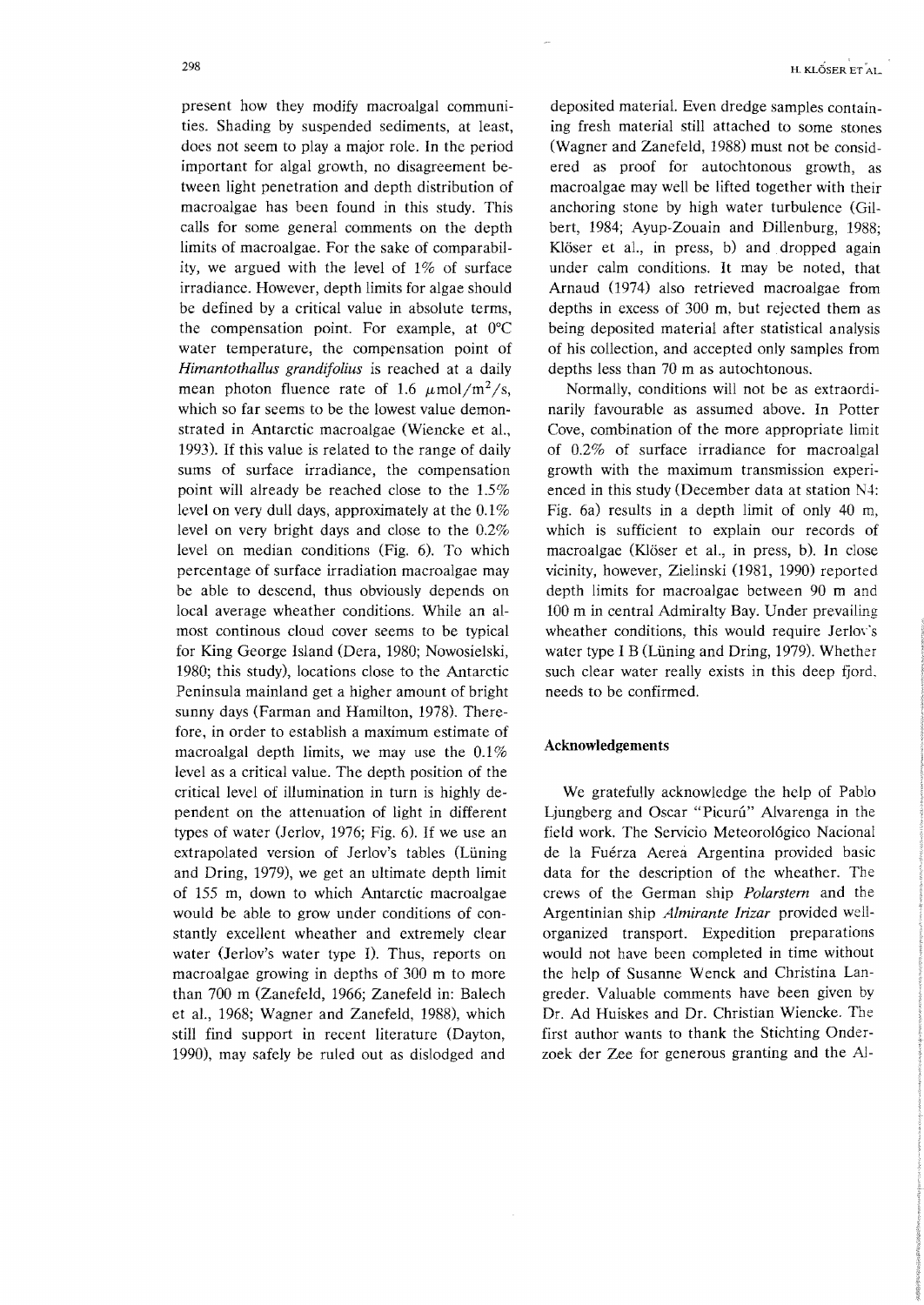fred-Wegener-Institute for taking the costs of the expedition.

#### **References**

- Arnaud, P.M., 1974. Contribution à la bionomie marine benthique des regions Antarctiques et Subantarctiques. Tethys, 6: 465-653.
- Ayup-Zouain, R.N. and Dillenburg, S., 1988. Accion de las macroalgas en el transporte de sedimentos groseros de la region coslera en la Peninsula de Fildes, Isla Rey Jorge, Anlartica. Ser. Cient. INACH, 38: 9-16.
- Balech, E., EI-Sayed, S.z., Hasle, G., Neushul, M. and Zanefeld, J.S., 1968. Primary productivity and benthic marine algae of the Antarctic and sub-Antarctic. Antarctic Map Folio Series, 10: 1-12.
- Bellisio, N.B., Lopez, R.B. and Tomo, A.P., 1972. Distribución vertical de la fauna bentónica en tres localidades Antartidas: Bahia Esperanza, Isla Petermann y Archipielago Melchior. Contrib. lnst. Antart. Argent., 142: 1-87.
- Bienatti, N.L., Comes, R.A. and Spiedo, C.H., 1975. Producción primaria en aguas antárticas. Variación estacional y produccion enriquecida en el cido de verano. Contrib. Inst. Antart. Argent., 193: 1-19.
- Castellanos, Z.J.A., 1973. Estratificación del complejo bentónico de invertebrados en Puerto Paraíso (Antártida). Contrib. Inst. Antárt. Argent., 164: 1-30.
- Chang, KI., Jun, H.K., Park, G.T. and Eo, Y.S., 1990. Oceanographic conditions of Maxwell Bay, King George Island, Antarctica (Austral Summer 1989). Korean J. Polar Res., 1(1): 27-46.
- Clarke, A, Holmes, L.J. and White, M.G., 1988. The annual cycle of temperature, chlorophyll and major nutrients at Signy Island, South Orkney Islands, 1969-82. Br. Antarct. Surv. Bull., 80: 65-86.
- Dayton, P.K, 1989. Interdecadal variation in an Antarctic sponge and its predators from oceanographic climate shifts. Science, 245(4925): 1484-1486.
- Dayton, P.K., 1990. Polar Benthos. In: W.O. Smith (Editor), Polar Oceanography, Part B: Chemistry, Biology, and Geology. Academic Press, London, pp. 631-685.
- Dayton, P.K.., Robilliard, GA. and Paine, RT., 1970. Benthic faunal zonation as a result of anchor ice in McMurdo Sound, Antarctica. In: M.W. Holdgate (Editor), Antarctic Ecology, vol. L Academic Press, London, pp. 244-258.
- DeLaca, T.E. and Lipps, J.H., 1976. Shallow-water marine associations, Antarctic Peninsula. Antarct. J.U.S., 11(1): 12-20.
- Dera, J., 1980. Oceanographic investigation of the Ezcurra inlet during the 2nd Antarctic expedition of the Polish Academy of Sciences (PAS). Oceanology, 12: 5-27.
- Dhargaikar, V.K, Burton, H.R. and Kirkwood, J.M., 1988. Animal associations with the dominant species of shallow water macrophytes along the coastline of the Vestfold Hills, Antarctica. Hydrobiologia, 165: 141-150.
- Dieckmann, G., Reichardt, W. and Zielinski, K, 1985. Growth and production of seaweed, *Himantothallus grandifolius*, at King George Island. In: W.R Siegfried, P.R. Condy and R.M. Laws (Editors), Antarctic Nutrient Cycles and Food Webs. Springer, Berlin, pp. 104-108.
- Drew, E.A, 1977. The physiology of photosynthesis and respiration in some Antarctic marine algae. Br. Antarct. Surv. BulL, 46: 59-76.
- Drew, E.A and Hastings, R.M., 1992. A year-round ecophysiological study of *Himantothallus grandifolius* (Desmarestiales, Phaeophyta) at Signy Island, Antarctica. Phycologia, 31(3/4): 262-277
- EI-Sayed, S.Z., 1968. On the productivity of the southwest Atlantic Ocean and waters west of the Antarctic Peninsula. Antarct. Res. Ser., 11: 15-47.
- Etcheverry, H., 1983. Algas bentonicas de la Antartida Chilena. Ser. Cient. INACH, 30: 97-124.
- Farman, J.C. and Hamilton, R.A., 1978. Measurements of radiation at the Argentine Islands and Halley Bay, 1963- 1972. Br. Antarct. Surv. Sci. Rep., 99: 1-49.
- Ferreyra, G.A. and Tomo, A.P., 1979. Variación estacional de las diatomeas planctonicas en Puerto Paraiso - I. Contrib, Inst. Antart. Argent., 264: 149-184.
- Franceschini, G.A, 1968. The influence of clouds on solar radiation at sea. Dtsch. Hydrogr. Z.,  $21(4)$ :  $162-168$ .
- Franceschini, G.A, 1977. Seasonal variation of incident solar radiation over the South Atlantic Ocean. Antarct. J.U.S., 12(4): 175-177.
- Gieskes, W.W.C., Veth, C., Wöhrmann, A. and Gräfe, M., 1987. Secchi disc visibility world record shattered. EOS, 68: 123.
- Gilbert, N.S., 1991. Primary production by benthic microalgae in nearshore marine sediments of Signy Island, Antarctica. Polar Bioi., 11: 339-346.
- Gilbert, R. 1984.The movement of gravel by the alga *Fucus vesiculosus* (L.) on an Arctic intertidal flat. J. Sediment. Petrol., 54(2): 463-468.
- Griffith, T.W. and Anderson, J,B., 1989. Climatic control of sedimentation in bays and fjords of the northern Antarctic Peninsula. Mar. Geo!., 85: 181-204,
- Gruzov, E.N., 1977. Seasonal alterations in coastal communities in the Davis Sea. In: G.A Llano, (Editor), Adaptations within Antarctic Ecosystems. Gulf Publishing Company, Houston, pp. 263-278.
- Gruzov, E.N. and Pushkin, AF., 1970. Bottom communities in the upper sublittoral of Enderby Land and the South Shetland Islands. In: M.W. Holdgate, (Editor), Antarctic Ecology, vol. 1. Academic Press, London, pp. 235-238.
- Hapter, R., Wozniak, B. and Dobrowolski, K, 1983. Primary production in Ezcurra Inlet during the Antarctic summer of 1977/78. Oceanologia, 15: 175-184.
- Hastings, R.M., 1977. An investigation into the primary pro· ductivity of the Antarctic macro-alga *Phyllogigas grandifolius* (A. and E.S. Gepp) Skottsb. Ph.D. Thesis. Univ. St. Andrews, 172 pp.
- Heywood, RB. and Whitaker, T.M., 1984. The Antarctic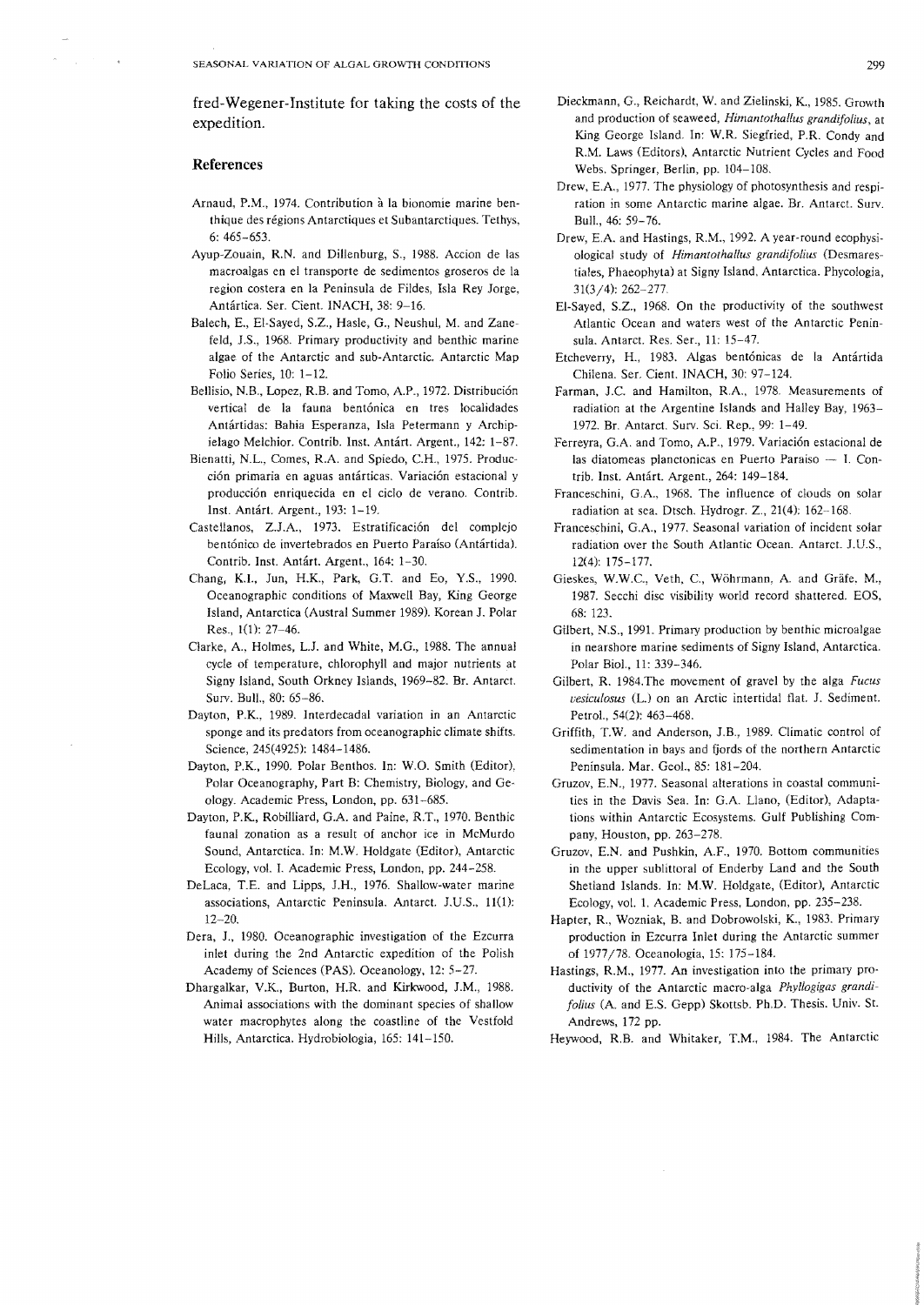marine flora. In: R.M. Laws, (Editor), Antarctic Ecology, vol 2. Academic Press, London, pp. 373-419.

- Hong, G.H., Kim, D.Y., Chung, H. and Pae, S., 1991. Coastal and inshore water interaction, mixing and primary productivity in the Bransfield Strait, Antarctica during austral summer 1989/90. Korean J. Polar Res., 2(1): 43-59.
- Jerlov, N.G., 1976. Marine optics. Elsevier Oceanography Series, 14. Elsevier, Amsterdam, 231 pp.
- lerlov, N.G., 1978a. The optical classification of sea water in the euphotic zone. Köbenhavns Univ. Inst. Fys. Oceanogr. Rep., 36.
- Jerlov, N.G., 1978b. Classification of sea water in terms of quanta irradiance. 1. Cons. Int. Explor. Mer., 37(3): 281- 287.
- Jonasz, M., 1983. Particulate matter in the Ezcurra Inlet: concentration and size distributions. Oceanologia, 15: 65- 74.
- Kirkwood, J.M. and Burton, H.R., 1988. Macrobenthic species assemblages in Ellis Fjord, Vestfold Hills, Antarctica. Mar. BioL, 97 (3): 445-457.
- K1oser, H., Ferreyra, G., Schloss, L, Mercuri, G., Laturnus F. and Curtosi, A, in press, a. Hydrography of Potter Cove, a small fjord-like inlet on King George Island (South Shetlands). Est. Coast. Shelf Sci.
- Klöser, H., Mercuri, G., Laturnus, F., Quartino, M.L. and Wiencke, C, in press, b. On the competitive balance of macroalgae in Potter Cove (King George Island, South Shetlands). Polar BioI.
- KORDI, 1988. A study on natural environment in the area around the Korean Antarctic Station, Barton Peninsula, King George Island (Preliminary study). Korea Ocean Research and Development Institute, Seoul (In Korean, with English figure captions and tables).
- KORDI, 1989. A study on natural environment in the area around Korean Antarctic Station, King George Island (second study). Korea Ocean Research and Development Institute, Seoul (In Korean, with English figure captions and tables).
- Kowalewski, J. and Wielbinska, D., 1983. Characteristics of variation of meteorologi cal elements in Ezcurra Inlet during the Polish Academy of Sciences' second Antarctic expedition from 20 December 1977 to 16 March 1978. Oceanology, 15: 7-19.
- Krebs, W.N., 1977. Ecology and preservation of neritic marine diatoms, Arthur Harbor, Antarctica. Ph.D. Thesis. Univ. Caliornia, Davis, 216 pp.
- Krebs, W.N., 1983. Ecology of neritic marine diatoms, Arthur Harbor, Antarctica. Micropalaeontology, 29(3): 267-297.
- Lamb, I.M. and Zimmerman, M.H., 1977. Benthic marine algae of the Antarctic Peninsula. Antarct. Res. Ser., 23: 130-229.
- Lee, B.Y., 1990. Monthly meteorological data at King Sejong Station (Jan.-May 1990). Korean J. Polar Res., 1(1): 109.
- Lee, B.Y., Kim, D.H. and Kim, Y., 1990. A study on the climate characteristics over King Sejong Station, Antarctica (1988-1989). Korean J. Polar Res., 1(1): 47-57.
- Ligowski, R., 1987. Sea ice microalgae of the floating sea ice in the Admiralty Bay (South Shetland Islands). Pol. Polar Res., 8(4): 367-380.
- Lüning, K., 1990. Seaweeds-Their Environment, Biogeography and Ecophysiology. Wiley, New York, 527 pp.
- Lüning, K. and Dring, M.J., 1979. Continuous underwater light measurement near Helgoland (North Sea) and its significance for characteristic light limits in the sublittoral region. Helgol. Wiss. Meeresunters., 32: 403-424.
- Lüning, K. and tom Dieck, I., 1989. Environmental triggers in algal seasonality. Bot. Mar., 32: 389-397.
- Miller, KA. and Pearse, J.S., 1991. Ecological Studies of seaweeds in McMurdo Sound, Antarctica. Am. Zool., 31: 35-48.
- Moe, R.L. and DeLaca, T.E., 1976. Occurrence of macroscopic algae along the Antarctic Peninsula. Antarct. J.U.S., 11(l): 20-24.
- Nakajima, Y., Watanabe, K and Nato, Y., 1982. Diving observations in the marine benthos at Syowa Station, Antarctica. Mem. NatL Inst. Polar Res. (Spec. Issue), 23: 44-54.
- Neushul, M., 1965. Diving observations of sub-tidal Antarctic marine vegetation. Bot. Mar., 8(2-4): 234-243.
- Nowosielski, L., 1980. Meteorological conditions at Arctowski Station in 1978 (King George Island, South Shetland Islands). PoL Polar Res., 1(1): 83-93.
- Olszewski, J., 1983. The basic optical properties of the water in the Ezcurra Inlet. Oceanologia, 15: 111-139.
- Papenfuss, G.F., 1964. Catalogue and bibliography of Antarctic and sub-Antarctic benthic marine algae. Antarct. Res. Ser., 1(Suppl.): 1-76.
- Pecherzewski, K, 1980. Distribution and quantity of suspended matter in Admiralty Bay (King George Island, South Shetland Islands). PoL Polar Res., 1(1): 75-82.
- Picken, G.B., 1985. Marine habitats-Benthos. In: W.N. Bonner and D.W.H. Walton, (Editors), Key Environments-Antarctica. Pergamon, Oxford, pp. 154-172.
- Platt, H.M., 1979. Ecology of King Edward Cove, South Georgia: Macro-benthos and the benthic environment. Br. Antarct. Surv. Bull., 44: 231-238.
- Presler, P., 1980. Phenological and physiographical observations carried out during the first wintering at the Arctowski Station in 1977. Pol. Arch. Hydrobiol., 27(2): 245- 252.
- Propp, M.V., 1970. The study of bottom fauna at Haswell Island by scuba diving. In: M.W. Holdgate, (Editor) Antarctic Ecology, vol 1. Academic Press, London, pp. 239-241.
- Rakusa-Suszczewski, S., 1980. Environmental conditions and the functioning of Admiralty Bay (South Shetland Islands) as part of the near shore Antarctic eeosystem. Pol. Polar Res., 1(1): 11-27.
- Ramirez, M.E., 1982. Catálogo de las algas marinas del Territorio Chileno Antártico. Ser. Cient. INACH, 29: 39-67.
- Rauschert, M., 1991. Ergebnisse der faunistischen Arbeiten im Benthal von King George Island (Siidshetlandinseln, Antarktis). Ber. Polarforsch., 76: 1-75.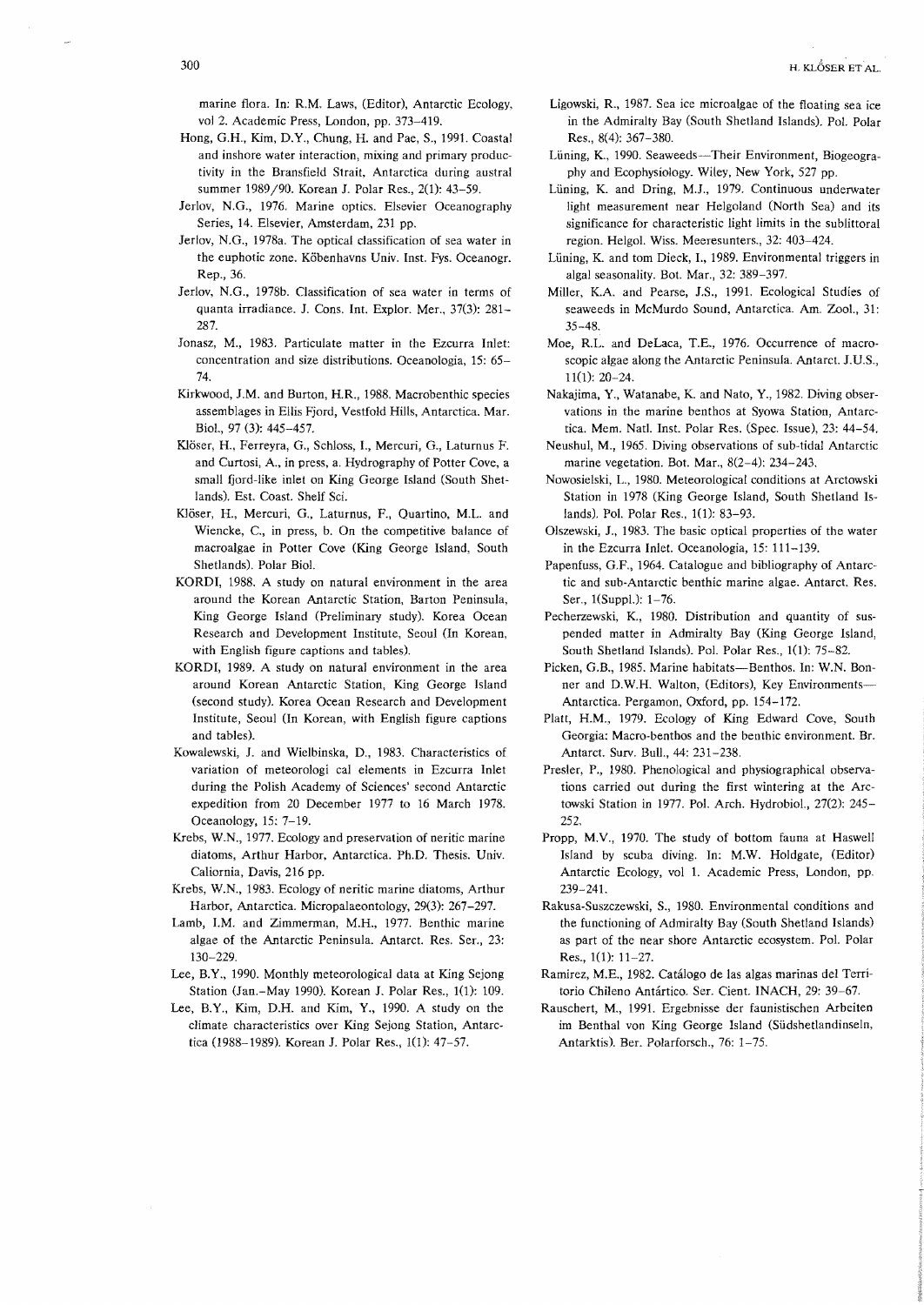$\omega^{\lambda}$  .

- Richardson, M.G., 1979. The distribution of Antarctic marine macro-algae related to depth and substrate. Br. Antarct. Surv. Bull., 49: 1-13.
- Skottsberg, CJ.F., 1962. Antarctic phycology. In: R. Carrick, M.W. Holdgate and J. Prévost (Editors), Biologie Antarctique. Hermann, Paris, pp. 147-154.
- Stramski, D. and MontwiU, K., 1982. Light conditions in the Antarctic waters of the Drake Passage and South Shetland Island region during summer 1981. Pol. Polar Res., 3(3-4}: 153-170.
- Szafranski, Z. and Lipski, M., 1982. Characteristics of water temperature and salinity at Admiralty Bay (King George Island, South Shetland Islands, Antarctic) during the austral summer 1978/1979. Pol. Polar Res., 3(1-2}: 7-24.
- Tucker, M.J. and Burton, H.R., 1988. The inshore marine ecosystem off the Vestfold Hills, Antarctica. Hydrobiologia, 165: 129-139.
- UNESCO, 1981. Background papers and supporting data on the Practical Salinity Scale 1978. UNESCO Tech. Pap. Mar. Sci., 37.
- Wagner, H.P. and Zanefeld, J.S., 1988. Xanthophyceae and Chlorophyceae of the western Ross Sea, Victoria Land, Antarctica and Macquarie Island collected under the direction of Prof. Dr. 1.S. Zanefeld (1963-1967). Blumea, 33: 141-180.
- Warnke, D.A., Richter, J. and Oppenheimer, CH., 1973. Characteristics of the nearshore environment off the south coast of Anvers Island, Antarctic Peninsula. Limnol. Oceanogr., 18(1): 131-142.
- Wensierski, W. and Wozniak, B., 1978. Optical properties of water in Antarctic waters. Pol. Arch. Hydrobiol., 25(3): 517-533
- Wieneke, C, 1990a. Seasonality of brown maeroalgae from Antarctica-a long-term culture study under fluctuating Antarctic daylengths. Polar Biol., 10: 589-600.
- Wieneke, C, 1990b. Seasonality of red and green macroalgae from Antarctica-a long-term culture study under fluctuating Antarctic daylengths. Polar BioI., 10: 601-607.
- Wieneke, C, Rahmel, J., Karsten, D., Weykam, G. and Kirst, G.O., 1993. Photosyn thesis of marine macroalgae from Antarctica: Light and temperature requi rements. Bot. Acta, 106: 78-87.
- Wozniak, B., Hapter, R. and Maj, B., 1983. The inflow of solar energy and the irradiance of the eutrophic zone in the region of Ezcurra Inlet during the Antarctic summer of 1977/78. Oceanologia, 15: 141-173.
- Yang, J.S., 1990. Nutrients, chlorophyll-a and primary productivity in Maxwell Bay, King George Island, Antarctica Korean J. Polar Res., 1(1}: 11-18.
- Zamorano, J.H., 1983. Zonación y biomasa de la macrofauna bentónica en Bahia South, Archipiélago de Palmer. Antartica. Ser. Cient. INACH, 30: 27-38.
- Zanefeld, J.S., 1966. Vertical zonation of Antarctic and Subantarctic benthic marine algae. Antarct. J.U.S., 1: 211-213.
- Zielinski, K., 1981. Benthic macroaigae of Admiralty Bay (King George Island, South Shetland Islands) and circulation of algal matter between the water and the shore. Pol. Polar Res., 2(3-4): 71-94.
- Zielinski, K., 1990. Bottom macroalgae of the Admiralty Bay (King George Island, Antarctica). Pol. Polar Res.  $11(1-2)$ : 95-131.